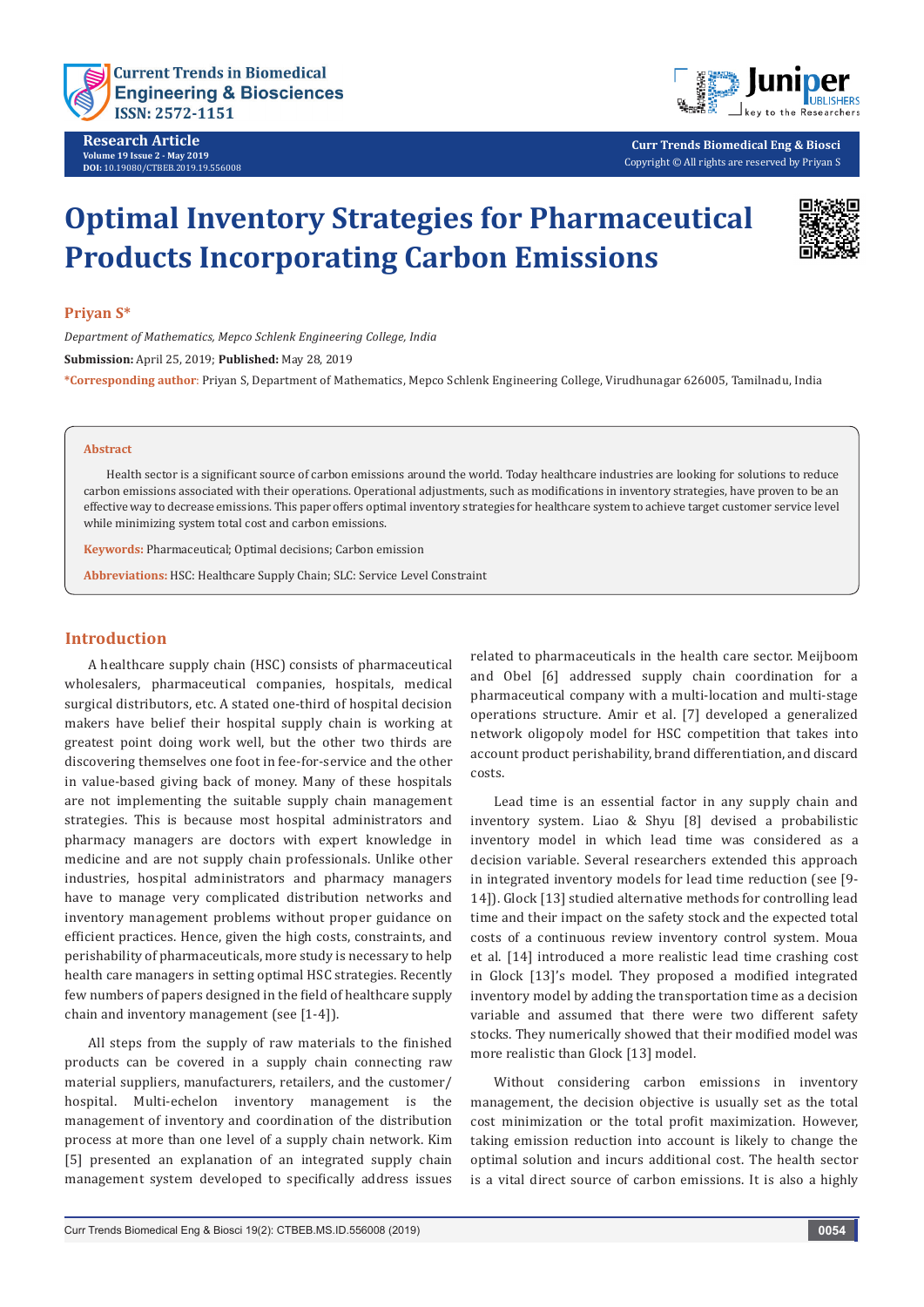heterogeneous segment that has seen both rapid increases and decreases in direct emissions from different sources over the last decade. A modification in inventory strategies is an effective way to decrease emissions so that carbon emission issues in inventory management have attracted attention in literature recently (see [15-19]).

This research explores the impact of both lead time and carbon emissions on the inventory decisions of a pharmaceutical company and hospital supply chain system. The paper assumes that the lead time for the first shipment consists of production time, setup and transportation time (nonproductive time), while the lead time for the rest of the shipments is only transportation time, and that lead time can be reduced by shortening nonproductive time and transportation time. The proposed study also adds the carbon emissions from transportation and storage into the account. The intention of our investigation is to obtain the optimal decisions (order quantity, production rate, nonproductive time, transportation time and total number of deliveries) to achieve hospital's CSL while minimizing expected total cost, and to examine the effects of carbon emissions in the proposed healthcare system.

#### **Notations and Assumptions**

To develop the proposed model, we adopt the following notations and assumptions which are similar to those used in Uthayakumar & Priyan [1].

#### **Notations**

- I. For the Hospital
- *D* Expected demand rate in units per unit time

*σ* The standard deviation of the demand in units per unit time

- *A* Ordering cost per order.
- *h* Holding cost per unit time
- *S<sub>p</sub>* Procurement cost per unit
- *Q* Order quantity (finished products), a decision variable

 $\omega$  The expiration time (or shelf life), which is the length of time to the expiration date.

θ(*t*) Deteriorating rate of finished products at time t, 0 ≤  $\theta(t) \leq 1$ 

*L* Length of lead time, a decision variable

*n* The number of lots in which the product is delivered from the company to the hospital in one production cycle, a positive integer, a decision variable

Proportion of demands that are not met from stock so  $(1-\alpha)$  is the service level

*X* The lead time demand in units per unit time, a random variable

- II. For the pharmaceutical company
- *P* Production rate in units per unit time
- *S* Company's setup cost per setup
- *h*<sub>*n*</sub> Holding cost per unit time.

#### **Model Development**

#### **Hospital's expected total cost**

The hospital places an order after every *Q* units, therefore for expected ordering cycle time of *Q/D,* the expected ordering cost per unit time can be expressed by  $\frac{AD}{Q}$ . Similar to Glock [13], we assume that the nonproductive time  $t_s$  consists of *m* mutually independent components  $t_{sr}$  i.e.  $t_s = \sum_{r=1}^{m} t_{sr}$ . The  $r^{th}$  component has a normal duration  $u_r$  a minimum duration  $v_r$  and a crashing cost per unit time  $c_r$ . For convenience, we rearrange  $c_r$  such that  $c_1$  ≤ $c_2$  ≤... ≤ $c_m$ . Let  $t_s^i$  represent the length of nonproductive time with the components  $1,2,...i$  crashed to their minimum duration, then  $t_s^i$  can be expressed as  $t_s^i = \sum_{r=1}^m u_r - \sum_{r=1}^i (u_r - v_r)$ , *i*=1,2,....*m*;and the lead time crashing cost per cycle is  $C(t_s) = c_i \left( t_s^{i-1} - t_s \right) + \sum_{r=1}^{i-1} c_r \left( u_r - v_r \right), \ t_s \in \left[ t_s^i, t_s^{i-1} \right]$ 

To gain the transportation time crashing cost  $C(t<sub>r</sub>)$  for the shipments 1,2,3,....*n,* Similar to the assumptions made by Mou  $[14]$ , we assume that the  $l<sup>th</sup>$  component of the nonproductive time  $t<sub>s</sub>$  is the setup time. Thus, the transportation time  $t<sub>r</sub>$  is composed of *m*-1 mutually independent components, i.e.

 $t_T = \sum_{r=1}^{m} \sum_{s}^{r} t_{sr}$ . We rearrange  $c_{1}c_{2}$ ,  $c_{i+1}$ ,  $c_{i+1}$ ,  $c_{m}$  in such a way that  $c'_1 \leq c'_2 \leq \cdots \leq c'_{m-1}$ . Let  $t'_r$  be the length of the transportation time with the components 1,2,3,...*j* crashed to their minimum duration, then  $t_i$  can be expressed as  $t_T^j = \sum_{r=1}^{m-1} u'_r - \sum_{r=1}^j (u'_r - v'_r), \quad \text{1,2,3,...m-1. Hence, by}$ adopting the same technique used by Mou [14], the transportation time crashing cost  $C(t_n)$  for the shipments 2,3,...*n*  $C(t_T) = c'_i \left( t_T^{j-1} - t_T \right) + \sum_{r=1}^{j-1} c'_r \left( u'_r - v'_r \right), \quad t_T \in \left[ t_T^j, t_T^{j-1} \right].$ 

Thus the lead time crashing cost per unit time can be derived by  $\frac{D}{nQ}[R(t_s)+(n-1)R(t_r)]$ . In addition, the reduction of lead time leads to a lower demand uncertainty, which may decrease the safety stock and the stock-out loss. Since  $\frac{Q}{P} + t_s \gg t_T$ , for the shipments 2,3,...*n* it might be beneficial to avoid holding additional safety stock by decreasing the reorder points. Consequently, Similar to Mou [14], we consider that there are two different safety stocks and reorder points for the first shipment and the shipments 2,3,...*n.* Then, the hospital's expected holding cost per unit time is

$$
H_b\left(Q, P, n, t_s, t_T\right) = h_b\left(\frac{Q}{2} + \frac{1}{n}k_1\delta\sqrt{\frac{Q}{P} + t_s} + \frac{n-1}{n}k_2\delta\sqrt{t_T}\right)
$$

The hospital's freshness index of a pharmaceutical product (perishable product) may be pretentious by time, temperature, dampness, refrigeration, etc. In practice, most pharmaceutical products have their own expiration dates. Feng et al. stated that health-conscious consumers prefer a perishable product with a longer remaining shelf life to a shorter one and they assumed that the customer's freshness index is age-dependent. That is, it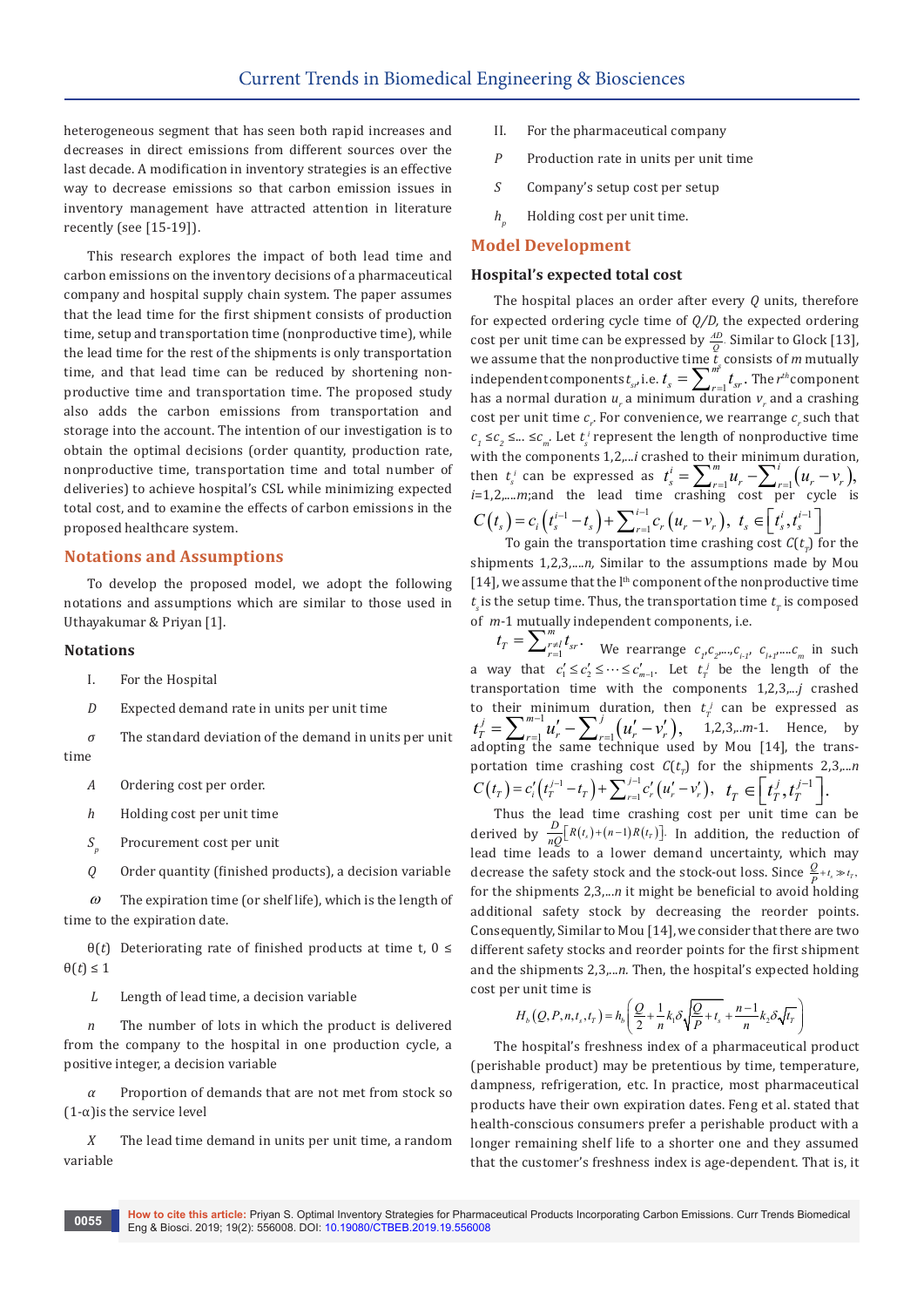begins with 1 at time 0, and then gradually degrades closer to 0 as the expiration date of the product approaches. Consequently, similar to Feng et al., we assume that the age-dependent freshness at time t is linearly decreasing from 1 at the beginning to 0 at the maximum lifetime m as follows:

$$
\theta(t) = \frac{\omega - t}{\omega}, 0 \le t \le \omega.
$$

Subsequently the expired finished products of the hospital for *Q* the ordering cycle  $\frac{Q}{D}$  can be detected by  $Q\int_0^{\frac{Q}{D}} \theta(t) dt = \frac{Q^2}{2} \left(1 - \frac{Q}{2D\omega}\right)$ and disposed it with dispose cost  $\frac{\varepsilon}{Q^2}$  since the hospital's safety stock inventories are sufficient to replace these expired finished products. Then similar to the existing models, we consider the reorder point  $r = DL + k\sigma\sqrt{L}$  where *k* is the safety factor. Hence, hospital's expected total cost per unit time is composed of ordering cost, holding cost, disposal cost and crashing cost, is expressed by

$$
HETC_b(Q, P, n, t_s, t_T)
$$
  
=  $\frac{AD}{Q} + h_b \left( \frac{Q}{2} + \frac{1}{n} k_t \delta \sqrt{\frac{Q}{P} + t_s} + \frac{n-1}{n} k_2 \delta \sqrt{t_r} \right) + \frac{\varepsilon}{D} \left( 1 - \frac{Q}{2D\omega} \right)$   
+  $\frac{D}{nQ} \left[ R(t_s) + (n-1) R(t_T) \right]$ 

We assume in view of realistic healthcare system that the hospital has set a target service level in terms of the fill rate corresponding to the proportion of all product demands to be satisfied directly from available stock. Therefore, the Service Level Constraint (SLC) imposes a limit on the proportion of demands that are not met from stock. This can be mathematically expressed as

$$
\frac{E(X-r)^{+}}{Q} \leq \alpha
$$

We consider the demand during lead time is normally distributed with mean  $DL(P,Q)$  and  $DL(t<sub>r</sub>)$ *)*, respectively, and standard deviation  $\sigma \sqrt{L(p,Q)}$  and  $\sigma \sqrt{L(t_r)}$ , respectively, the safety stock is given by  $S_s = k_1 \sigma \sqrt{t_s + \frac{Q}{P}}$ . The expected shortage of the first batch shipment is given as  $\int_{s_1}^{s_2} (x_1 - s_1) f(x_1) dx_1 = \sigma \sqrt{t_s + \frac{Q}{\epsilon^2} \mu(k_1)}$ . For batches 2,3,...*n*, the expected shortage amount is  $\int_{s_1}^{\infty} (x_2 - s_2) f(x_1) dx_2 = \sigma \sqrt{t_r} \psi(k_2)$ .  $\psi(k_i)$  is the loss function, which can be calculated as  $\psi(k_i) = \int_{k_i}^{\infty} (z - k_i) \varphi(z) dz$  where  $\varphi(z)$  is the standard normal probability density function. Then, the safety stock  $S_s$  can also be expressed as  $S_s = k_2 \sigma \sqrt{t_T}$ .

Now SLC can be written  $\sigma\left(\sqrt{t_s + \frac{Q}{P}}\psi\left(k_1\right) + \sqrt{t_r}\psi\left(k_2\right)\right) \leq \alpha Q$ 

### **Pharmaceutical company's expected total cost**

Once the hospital orders a lot size of *Q* units, the company produces the products in a lot size of *nQ* units with the setup cost S in each production cycle of length  $\frac{nQ}{D}$  with constant production rate P units per unit time, and the hospital will receive the supply in n lots each of size *Q* units. The first lot size of *Q* units is ready for shipment after time  $\frac{Q}{P}$  just after the start of the production.<br>During the production run time,  $\frac{nQ}{P}$ , the company's inventory is building up at a constant rate, and simultaneously supplies a lot of size  $Q$  units to the buyer on expected every  $\frac{Q}{D}$  units of time. Subsequently, during the non-production period the company continues their shipments to the hospital on expected every  $\frac{Q}{D}$ units of time (ordering cycle) until the inventory level falls to zero. Based on the existing inventory models, the company's expected on hand finished products inventory is evaluated as the difference of the company's accumulated inventory and the hospital's accumulated inventory. Now, according to Uthayakumar & Priyan [1], company's accumulated inventory<br>is  $nQ \left(\frac{Q}{P} + (n-1)\frac{Q}{D}\right) - \frac{n^2 Q^2}{2P}$  and hospital's accumulated inventory is  $\frac{Q^2}{D}$  (1+2+…1(*n*-1)) units.

Hence, based on Uthayakumar & Priyan [1], the pharmaceutical company's expected inventory is  $EI(n,Q) = \left\{ nQ \left( \frac{Q}{P} + (n-1) \frac{Q}{D} \right) - \frac{n^2 Q^2}{2P} \right\} - \left\{ \frac{Q^2}{D} (1 + 2 + \dots + (n-1)) \right\} \right\}$  Then, the company's expected holding cost per unit time  $EHC(Q, P, n) = \frac{Q}{2}h_p\left[n\left(1-\frac{2D}{P}\right)\right].$ 

Let  $g_{\theta}$  denote fuel consumption of the unloaded (empty) vehicle and  $g_1$  denote unit fuel consumption factor if the supplier's transportation vehicle is loaded with goods. This research considers  $g_{\varrho}$ + $g_{\varrho}$ Q captures amount of fuel consumption for a one-way delivery from supplier to buyer. We assume that backhaul is not used and return vehicles are empty, and that  $g<sub>o</sub>$ is amount of the fuel consumption for the return trip. For one inventory replenishment, the total amount of fuel consumption  $2g_{\rho}$ + $g_{\rho}$ Q. Hence, supplier's average transportation cost per unit of time is  $\frac{cD}{Q}(2g_0 + g_1 Q)$ 

In this model, we measure the total amount of carbon emissions from transportation and storage. Thus, the associated amount of carbon emissions is designed by

$$
\Pi(Q, P, n) = \Pi_1(Q, P, n, t_s, t_T) + \Pi_2(Q, P, n)
$$
  
=  $n\theta_1(2g_0 + g_1Q) + (w_0 + w_1EHC(Q, P, n))\theta_2$ 

In the above equation,  $\Pi_1(Q, P, n)$  and  $\Pi_2(Q, P, n)$  are the amounts of carbon emissions from transportation and storage, respectively. Then  $\theta_1$  and  $\theta_2$  are carbon emission factors for fuel and electricity. In  $\Pi_2(Q, P, n)$ ,  $w_o$  and  $w_1$  are fixed and unit variable electricity consumption for storage. Accordingly, the company's carbon emissions cost per unit time is derived by

$$
\Pi(Q, P, n) = \frac{Dc_0\theta_1}{Q}(2g_0 + g_1Q) + \left(w_0 + w_1\frac{Q}{2}\left[n\left(1 - \frac{D}{P}\right) - 1 + \frac{2D}{P}\right]\right)c_0\theta_2
$$

Thus, the total cost function per unit time for the pharmaceutical company comprising of setup cost, holding cost, transportation cost and carbon emission cost, is expressed by

$$
ETC_{PC}(Q, P, n) = \frac{SD}{nQ} + \frac{Q}{2}h_p \left[ n \left( 1 - \frac{D}{P} \right) - 1 + \frac{2D}{P} \right]
$$
  
+  $\frac{D}{Q}(c + c_0 \theta_1)(2g_0 + g_1 Q) + \left( w_0 + w_1 \frac{Q}{2} \left[ n \left( 1 - \frac{D}{P} \right) - 1 + \frac{2D}{P} \right] \right) c_0 \theta_2$ 

Then the joint expected total cost per unit time for the proposed pharmaceutical company and hospital integrated supply chain system is

$$
JETC(Q, P, n, t_s, t_T) = ETC_{PC}(Q, P, n) + HETC_b(Q, p, n, t_T)
$$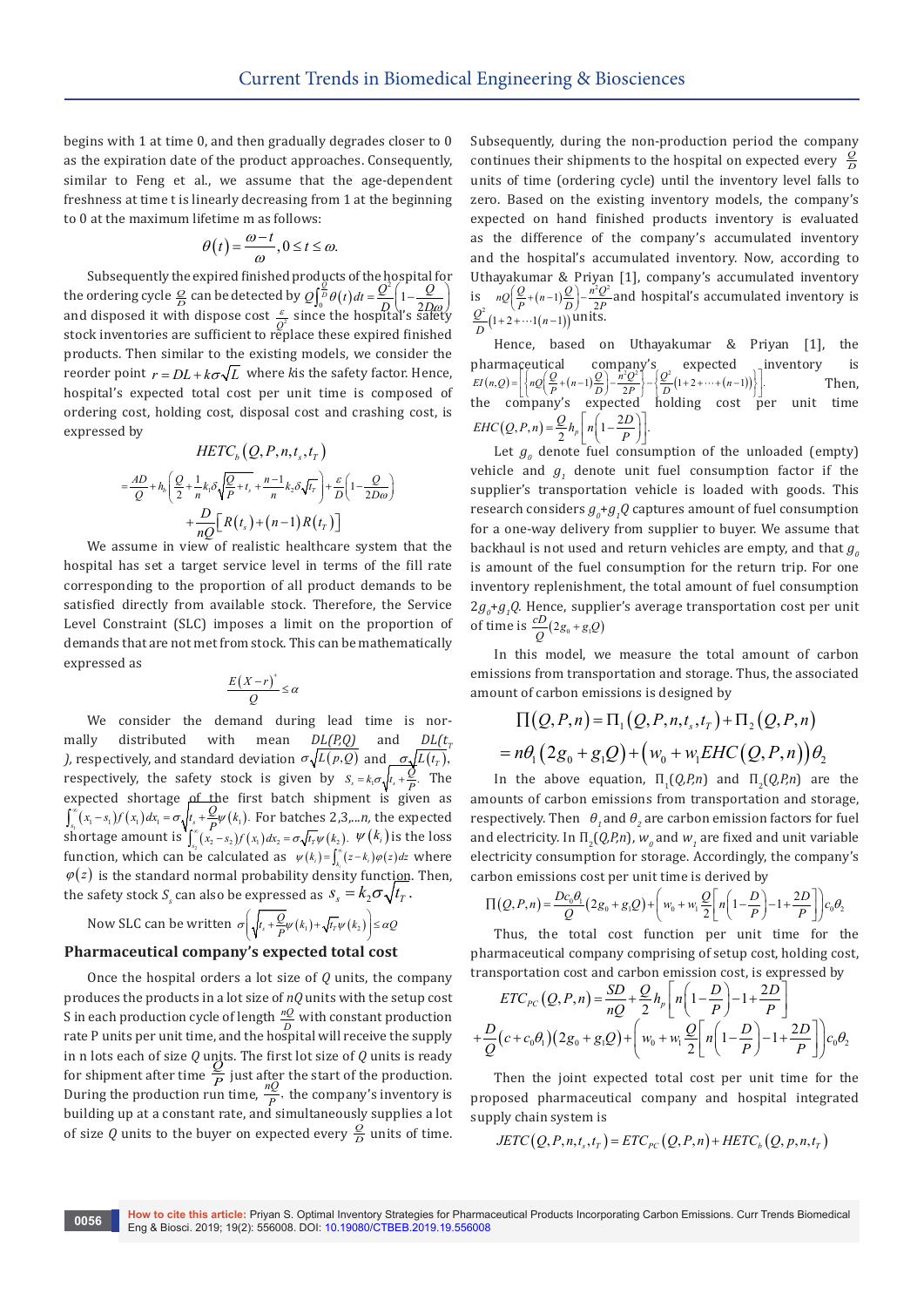$$
= \frac{D}{Q}\left(A + \frac{s}{n}\right) + h_b\left(\frac{Q}{2} + \frac{1}{n}k_1\delta\sqrt{\frac{Q}{P} + t_s} + \frac{n-1}{n}k_2\delta\sqrt{t_r}\right)
$$

$$
+ \frac{\varepsilon}{D}\left(1 - \frac{Q}{2D\omega}\right) + \frac{D}{nQ}\left[R\left(t_s\right) + \left(n-1\right)R\left(t_r\right)\right] + \frac{D}{Q}\left(c + c_0\theta_1\right)\left(2g_0 + g_1Q\right)
$$

$$
+ w_0c_0\theta_0 + \frac{Q}{2}\left[n\left(1 - \frac{D}{P}\right) - 1 + \frac{2D}{P}\right]\left(h_p + c_0\theta_2w_1\right)
$$

Now our problem involves finding the optimal  $(Q, P, n, t, t)$  in a production cycle that minimize the joint expected total cost, *JETC*( $Q$ *,P*, $n$ , $t$ <sub>s</sub> $t$ <sub> $_{T}$ </sub>) while satisfying SLC. That is, the primal problems of the proposed model is given as

Min JETC (Q, P, n, t<sub>s</sub>, t<sub>r</sub>) = 
$$
\frac{D}{Q}\left(A + \frac{s}{n}\right) + h_b\left(\frac{Q}{2} + \frac{1}{n}k_1\sigma\sqrt{\frac{Q}{P} + t_s} + \frac{n-1}{n}k_2\sigma\sqrt{t_r}\right)
$$
  
+  $\frac{\varepsilon}{D}\left(1 - \frac{Q}{2D}\right) + \frac{D}{nQ}\left[R(t_s) + (n-1)R(t_r)\right] + \frac{D}{Q}(c + c_0\theta_1)(2g_0 + g_1Q)$   
+  $w_0c_0\theta_2 + \frac{Q}{2}\left[n\left(1 - \frac{D}{P}\right) - 1 + \frac{2D}{P}\right]\left(h_p + c_0\theta_2w_1\right)$   
Subject to  $\sigma\left(\sqrt{t_s + \frac{Q}{P}}\psi(k_1) + \sqrt{t_r}\psi(k_2)\right) \leq \alpha Q$  (1)

# **Solution Procedure**

The problems formulated in the previous section appear as constrained non-linear programming problems. To solve these problems, we temporarily ignore the SLC and relax the integer requirement on n, then we have to minimize joint expected total  $cost, \textit{JETC}(Q, P, n, t, t_p)$ 

**Proposition 1:** For fixed *P,n,t<sub>s</sub>*  $\epsilon[t_s^i, t_s^{i-1}]$  and  $t_r \epsilon[t_s^i, t_s^{i-1}]$ , *JETC*(*Q,P,n,t<sub>s</sub>* $t_r$ ) is convex in *Q.* 

Proof: Taking the first and second partial derivatives of *JETC*(*Q,P,n,t<sub>s</sub>t<sub>T</sub>*) with respect to *Q* we have

$$
\frac{\partial ETC(Q, P, n, t_s, t_r)}{\partial Q} = -\frac{D}{Q^2} \left( A + \frac{S}{n} \right) + \frac{h_b}{2} \left( 1 + \frac{1}{n} k_i \sigma \frac{1}{\sqrt{\frac{Q}{P} + t_s}} \right)
$$

$$
-\frac{\varepsilon}{2D^2 \omega} - \frac{D}{nQ^2} \left[ R(t_s) + (n-1)R(t_r) \right] - \frac{2g_0 D}{Q^2} (c + c_0 \theta_1)
$$

$$
\frac{1}{2} \left[ n \left( 1 - \frac{D}{P} \right) - 1 + \frac{2D}{P} \right] (h_p + c_0 \theta_2 w_1) \tag{2}
$$

and

$$
\frac{\partial^2 JETC(Q, L, n)}{\partial Q^2} = -\frac{2D}{Q^2} \left( A + \frac{S}{n} \right) + \frac{h_b}{2} k_1 \sigma \left( \frac{Q}{P} + t_s \right)^{-\frac{3}{2}}
$$

$$
+ \frac{2D}{nQ^3} \left[ R(t_s) + (n-1)R(t_T) \right] + \frac{4g_b D}{Q^3} (c + c_0 \theta_1) > 0
$$

Therefore, for fixed  $P_i n, t_s \in [t_s^i, t_s^{i-1}]$  and  $t_r \in [t_s^j, t_s^{j-1}]$ , is convex in *Q.*

This completes the proof of Proposition 1.

Result 1: For the given values of  $P_i n, t_s \in [t_s^i, t_s^{i-1}]$  and  $t_r \in [t_s^i, t_s^{i-1}]$ , by setting Eq. (2) equal to zero, we obtain the optimal *Q* and  $Q_u$ which minimize the *JETC*(*Q,P,n,t<sub>s</sub>t<sub>r</sub>*):

$$
Q_{H} = \left\{\frac{2D\left[An+s+\left[R(t_{r})+(n-1)R(t_{r})\right]+2ng_{0}\left(c+c_{0}\theta_{1}\right)\right]}{h_{b}\left(1+\frac{1}{n}k_{t}\sigma\left(\frac{Q}{P}+t_{s}\right)^{\frac{1}{2}}\right)-\frac{\varepsilon}{D^{2}\omega}+\left[n\left(1-\frac{D}{P}\right)-1+\frac{2D}{P}\right]\left(h_{p}+c_{0}\theta_{2}w_{1}\right)\right]}\right\}
$$
(3)  
Proposition 2: For fixed *Q* at  $\varepsilon$  [t<sup>*i*</sup> t<sup>*i*</sup>1 and t<sup>*i*</sup> t<sup>*i*</sup>1

**Proposition 2:** For fixed  $Q_i n_i t_s \epsilon[t_s^i, t_s^{i-1}]$  and  $t_r \epsilon[t_s^i, t_s^{i-1}]$ ,  $JETC(Q, P, n, t<sub>s</sub>, t<sub>T</sub>)$  is convex in *P*.

**Proof:** Taking the first and second partial derivatives of *JETC(Q,P,n,t<sub>s</sub>t<sub>r</sub>)* with respect to *P,* we have

$$
\frac{\partial \text{ETC}(Q, P, n, t_s, t_r)}{\partial P} = -\frac{h_b}{2n} k_1 \sigma \left(\frac{Q}{P} + t_s\right)^{-\frac{1}{2}} \frac{Q}{P^2} + \frac{nQD}{2P^2} - \frac{QD}{P^2} \left(h_p + c_0 \theta_2 w_1\right)
$$
 (4)

$$
\frac{\partial ETC(Q, P, n, t_s, t_r)}{\partial P} = -\frac{h_b}{2n} k_1 \sigma \left[ \frac{2Q}{P^3} \left( \frac{Q}{P} + t_s \right)^{-\frac{1}{2}} \left\{ \frac{Q}{4P} \left( \frac{Q}{P} + t_s \right)^{-2} - 1 \right\} \right] + \frac{2QD}{P^3} \left( h_p + c_0 \theta_2 w_1 \right) > 0
$$

Therefore, for fixed  $P,n,t_s \in [t_s^i, t_s^{i-1}]$  and  $t_r \in [t_s^i, t_s^{i-1}]$ ,  $JETC(Q, P, n, t, t)$  is convex in *P.* This completes the proof of Proposition 2.

**Result 1:** For the given values of  $Q_i n, t_s \in [t_s^i, t_s^{i-1}]$  and  $t_s \in [t_s^i, t_s^{i-1}]$ *1* ], by setting Eq. (4) equal to zero, we obtain the optimal *P* which minimize the *JETC*(*Q,P,n,t<sub>s</sub>* $t_r$ ):

**Proposition 3**: For fixed *Q,P, n JETC*(*Q,P,n,t<sub>s</sub>t<sub>r</sub>*) is concave in  $t_s$  $\epsilon[t_s^i, t_s^{i-1}]$  and  $t_r \epsilon[t_s^j, t_s^{j-1}]$ , *i*=1,2,...,*m* and *j*=1,2,....,*m*-1

**Proof:** Taking the second partial derivatives of  $JETC(Q, P, n, t, t_T)$ with respect to  $t_{s}$  and  $t_{T}$  respectively, we obtain the following Hessian matrix

$$
H = \begin{pmatrix} \frac{\sigma k_1 h_b}{4n} \left(\frac{Q}{P} + t_s\right)^{\frac{3}{2}} & 0 \\ 0 & \frac{1}{4n} (n-1) \sigma k_s t_f^{\frac{3}{2}} \end{pmatrix}
$$

It is clear that the Hessian matrix H is negative definite. Hence,  $JETC(Q, P, n, t_s t_r)$  is a concave function with respect to  $t_s$ and  $t_r$  for fixed values of *Q, P, n.* 

This completes the proof of Proposition 3.

**Result 2:** According to Proposition 3, for fixed *Q,P,n,*the minimum values of  $JETC(Q, P, n, t, t)$  and occur at the end points of the interval is  $t_s \in [t_s^i, t_s^{i-1}]Xt_\tau \in [t_s^i, t_s^{j-1}]$ 

**Proposition 4:** For fixed  $Q, P, n, t_s \in [t_s^i, t_s^{i-1}]$  and  $t_r \in [t_s^i, t_s^{i-1}]$ , *JETC*(*Q,P,n,t<sub>s</sub>t<sub>r</sub>*) is convex in

**Proof:** Taking the first and second partial derivatives of *JETC(Q,P,n,t<sub>s</sub>t<sub>r</sub>)* with respect to we have

$$
\frac{\partial ETC(Q, L, n)}{\partial n} = \frac{DS}{Qn^2} - \frac{h_b}{n^2} k_1 \sigma \sqrt{\frac{Q}{P} + t_s} + \frac{1}{n^2} k_2 \sigma \sqrt{t_r} - \frac{D}{n^2 Q} \Big[R(t_s) - R(t_r)\Big] + \frac{Q}{2} h_p \left(1 - \frac{D}{P}\right)
$$

and

$$
\frac{\partial^2 JETC\left(Q, L, n\right)}{\partial n} = \frac{2DS}{Qn^3} - \frac{2h_b}{n^3} k_1 \sigma \sqrt{\frac{Q}{P} + t_s} - 2\frac{1}{n^3} k_2 \sigma \sqrt{t_r} - \frac{D}{n^3 Q} \Big[ R\left(t_s\right) - R\left(t_r\right) \Big] > 0
$$

Therefore, for fixed *Q* and *L*  $\epsilon[L_i, L_{i,1}],$  *JETC*(*Q,n,L*) is convex in *n.*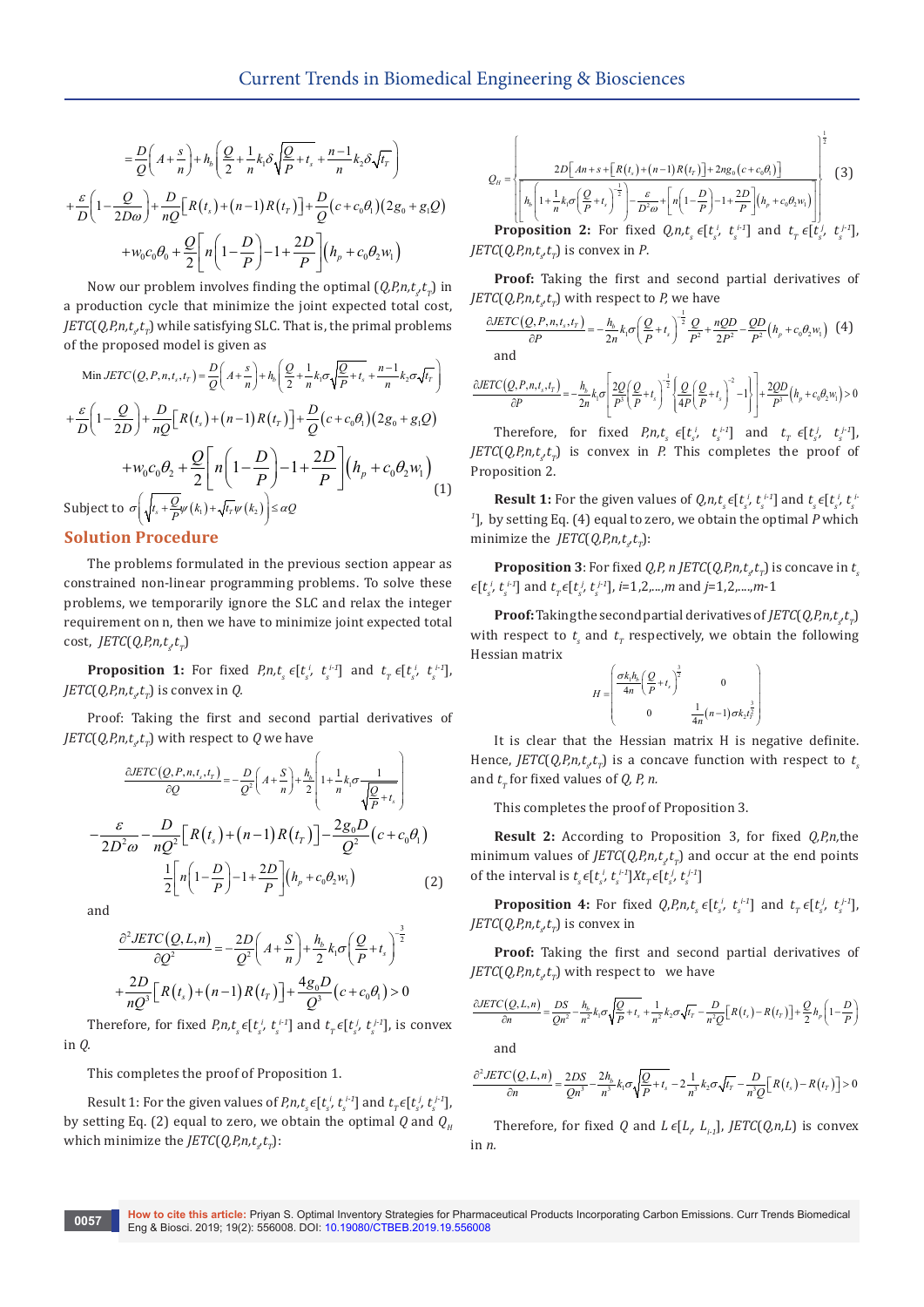This completes the proof of Proposition 4.

**Remark 1:** The search for the optimal number of deliveries, is reduced to find a local minimum.

According to the Result 1, for fixed of  $P_r n, t_s \in [t_s^i, t_s^{i-1}]$  and  $t_r \in [t_s^i, t_s^{i-1}]$  $t_s^{j_1}$ , when the SLC is ignored, Eq. (3) gives optimal value of  $Q$  such that the joint expected total cost is minimum. Now, the SLC is taken into consideration and if for  $Q = Q_H$  then  $Q_H$  is the local minimum of *JETC*(*Q,P,n,t<sub>s</sub>t<sub>r</sub>*) and SLC is inactive. Otherwise, optimal value of *Q* should be at least equal to  $Q_{SIC} = (\sigma/\alpha) \left| \sqrt{t_s + \frac{Q}{\rho} \psi(k_1) + \sqrt{t_r} \psi(k_2)} \right|$ which is greater than  $Q_H$  so that specified level of service can be achieved at minimum joint expected total cost and  $Q_{SL}$  is the local minimum of *JETC*(*Q,P,n,t<sub>s</sub>t<sub>r</sub>*). So, for fixed of *P,n,t<sub>s</sub>*  $\epsilon$ [ $t_s^i$ ,  $t_s^i$ <sup>1</sup>] and  $t_r \in [t_s^j, t_s^{j-1}]$  the optimal *Q* is given by max $\{Q_H, Q_{SLc}\}$ . Based on the convexity and concavity behavior of objective function with respect to the decision variables the following algorithm is designed to find the optimal values of the decision variables.

# **Algorithm**

**i. Step 1.** Set *n=1.*

**ii. Step 2.** For each  $t_s^i$  and  $t_s^j$  perform (2-1) to (2-5), *i*=0,1,...,*m* and *j*=0,1,...*,m*-1.

- Step 2.1. Compute  $P_{ij} = \sqrt{\frac{a_i}{a_2}}$  and  $Q_H$  using Eq. (3).
- Step 2.2. Compute  $p'_n$  and  $Q'_n$  using Result 1 and Eq. (3) respectively. Repeat this step until convergence. Then set the optimal values  $p^{\circ}_{ij}$  and  $Q^{\circ}_{H}$

• Step 2.3 Set  $Q = \max\{Q_{H_i}^{\circ}, Q_{SLC}\}\$ . If  $Q_{H_i}^{\circ}$  is maximum, then go to step 2.5, otherwise go to step 2.4.

- Step 2.4. Compute  $p_{ij}^{\circ}$  using  $Q_{SLC}$  then go to step 2.5.
- Step 2.5. Compute the corresponding *JETC*( $Q_{i}P_{i}n,t_{s}t_{T}$ ) by putting  $Q = Q^{\circ}_{\mu}$  and  $p = p^{\circ}_{\mu}$  in Eq. (1).

**iii. Step 3.** Let  $JETC(Q^*, P^*, n, t_{s_*}^*, t_{T_*}^*) = \min_{(i=0,1,\dots,m-1), (j=0,1,\dots,m-1)}$ *JETC*( $Q_{ij}P_{ij}n$ , $t_st_t$ ). Then the optimal solution for fixed values of *n* is  $(Q^*, P^*, n, t_s^*, t_r^*)$ .

- **iv. Step 4:** Set *n= n*+1
- **v. Step 5:** Repeat Steps 3 and 3 to get  $MJETC(Q^*, P^*, n, t_s^*, t_r^*)$ .

**vi. Step 6:** If  $JETC(Q^*, P^*, n, t_s^*, t_r^*) \leq JETC(Q^*, P^*, n-1, t_s^*, t_r^*)$ then go to Step 4, otherwise go to Step 7

vii. Step 7: Set  $(Q^*, P^*, n, t^*, t^*_T) = (Q^*, P^*, n - 1, t^*_s, t^*_T)$ . Then  $(Q^*, P^*, n, t_{s}^*, t_{T}^*)$  is optimal solution to achieve target CSL which minimize joint expected total cost.

#### **Conclusion**

In this paper, we designed a new algorithm to achieve the target customer service level while minimizing system cost of the proposed healthcare supply chain system. We provided an optimal inventory policy through mathematical model to modify the operators in order to reduce carbon emissions. This research explores the impact of both lead time and carbon emissions

on the inventory decisions of a pharmaceutical company and hospital supply chain system.

#### **References**

- 1. [Uthayakumar R, Priyan S \(2013\) Pharmaceutical supply chain and](https://www.sciencedirect.com/science/article/abs/pii/S2211692313000155)  [inventory management strategies: optimization for a pharmaceutical](https://www.sciencedirect.com/science/article/abs/pii/S2211692313000155)  [company and a hospital. Operations Research for Health Care 2\(3\): 52-](https://www.sciencedirect.com/science/article/abs/pii/S2211692313000155) [64.](https://www.sciencedirect.com/science/article/abs/pii/S2211692313000155)
- 2. [Priyan S, Uthayakumar R \(2014\) Optimal inventory management](https://www.sciencedirect.com/science/article/abs/pii/S2211692314200063)  [strategies for pharmaceutical company and hospital supply chain in](https://www.sciencedirect.com/science/article/abs/pii/S2211692314200063)  [a fuzzy-stochastic environment. Operations Research for Health Care](https://www.sciencedirect.com/science/article/abs/pii/S2211692314200063)  [3\(4\): 177-190.](https://www.sciencedirect.com/science/article/abs/pii/S2211692314200063)
- 3. [Susarla N, Karimi IA \(2018\) Integrated production planning and](https://www.sciencedirect.com/science/article/pii/B9780444639639000221)  [inventory management in a multinational pharmaceutical supply](https://www.sciencedirect.com/science/article/pii/B9780444639639000221)  [chain. Computer Aided Chemical Engineering 41: 551-567.](https://www.sciencedirect.com/science/article/pii/B9780444639639000221)
- 4. [Savadkoohi E, Mousazadeh M, Ali Torabi S \(2018\) A possibilistic](https://www.sciencedirect.com/science/article/pii/S0263876218304519)  [location-inventory model for multi-period perishable pharmaceutical](https://www.sciencedirect.com/science/article/pii/S0263876218304519)  [supply chain network design. Chemical Engineering Research and](https://www.sciencedirect.com/science/article/pii/S0263876218304519)  [Design 138: 490-505.](https://www.sciencedirect.com/science/article/pii/S0263876218304519)
- 5. Kim D (2005) An integrated supply chain management system: a case study in healthcare sector. In: Lecture Notes on Computational Science 3590: 218-227.
- 6. [Bert Meijbooma, Børge Obel \(2007\) Tactical coordination in a](https://www.sciencedirect.com/science/article/pii/S0305048305000885)  [multi-location and multi-stage operations structure: a model and a](https://www.sciencedirect.com/science/article/pii/S0305048305000885)  [pharmaceutical company case. Omega 35\(3\): 258-273.](https://www.sciencedirect.com/science/article/pii/S0305048305000885)
- 7. [Amir H Masoumi, Min Yu, Anna Nagurney \(2012\) A supply chain](https://www.sciencedirect.com/science/article/pii/S1366554512000105)  [generalized network oligopoly model for pharmaceuticals under](https://www.sciencedirect.com/science/article/pii/S1366554512000105)  [brand differentiation and perishability. Transportation Research E](https://www.sciencedirect.com/science/article/pii/S1366554512000105)  [48\(4\): 762-780.](https://www.sciencedirect.com/science/article/pii/S1366554512000105)
- 8. Liao CJ, Shyu CH (1991) An analytical determination of lead time with normal demand. International Journal of Operations Production Management 11: 72-78.
- 9. Pan JCH, Yang JS (2002) A study of an integrated inventory with controllable lead time. International Journal of Production Research 40: 1263-1273.
- 10. [Liang Yuh Ouyang, Kun Shan Wu, Chia Huei Ho \(2004\) Integrated](https://www.sciencedirect.com/science/article/pii/S0925527303003232)  [vendor buyer cooperative models with stochastic demand in](https://www.sciencedirect.com/science/article/pii/S0925527303003232)  [controllable lead time. International Journal of Production Economics](https://www.sciencedirect.com/science/article/pii/S0925527303003232)  [92\(3\): 255-266.](https://www.sciencedirect.com/science/article/pii/S0925527303003232)
- 11. [Mohammad A Hoque, Suresh K Goyal \(2006\) A heuristic procedure](https://www.sciencedirect.com/science/article/pii/S0925527305000721)  [for an integrated inventory system under controllable lead-time with](https://www.sciencedirect.com/science/article/pii/S0925527305000721)  [equal or unequal sized batch shipments between a vendor and a buyer.](https://www.sciencedirect.com/science/article/pii/S0925527305000721)  [International Journal of Production Economics 102\(2\): 217-225.](https://www.sciencedirect.com/science/article/pii/S0925527305000721)
- 12. Hoque MA (2007) An alternative model for integrated vendor buyer inventory under controllable lead time and its heuristic solution. International Journal of Systems Science 38: 501-509.
- 13. Glock CH (2012) Lead time reduction strategies in a single-vendor– single-buyer integrated inventory model with lot size-dependent lead times and stochastic demand. Int J Production Economics 136: 37-44.
- 14. Moua Q, Cheng Y, Liao H (2017) A note on lead time reduction strategies in a single-vendor-single-buyer integrated inventory model with lot size-dependent lead times and stochastic demand. International Journal of Production Economics 193: 827-831.
- 15. Jaber MY, Glock CH, El Saadany AMA (2013) Supply chain coordination with emissions reduction incentives. International Journal of Production Research 51: 6982.
- 16. [Hammami R, Nouira I, Frein Y \(2015\) Carbon emissions in a multi](https://www.sciencedirect.com/science/article/pii/S0925527314004009)[echelon production-inventory model with lead time constraints.](https://www.sciencedirect.com/science/article/pii/S0925527314004009)  [International Journal of Production Economics 164: 292-307.](https://www.sciencedirect.com/science/article/pii/S0925527314004009)